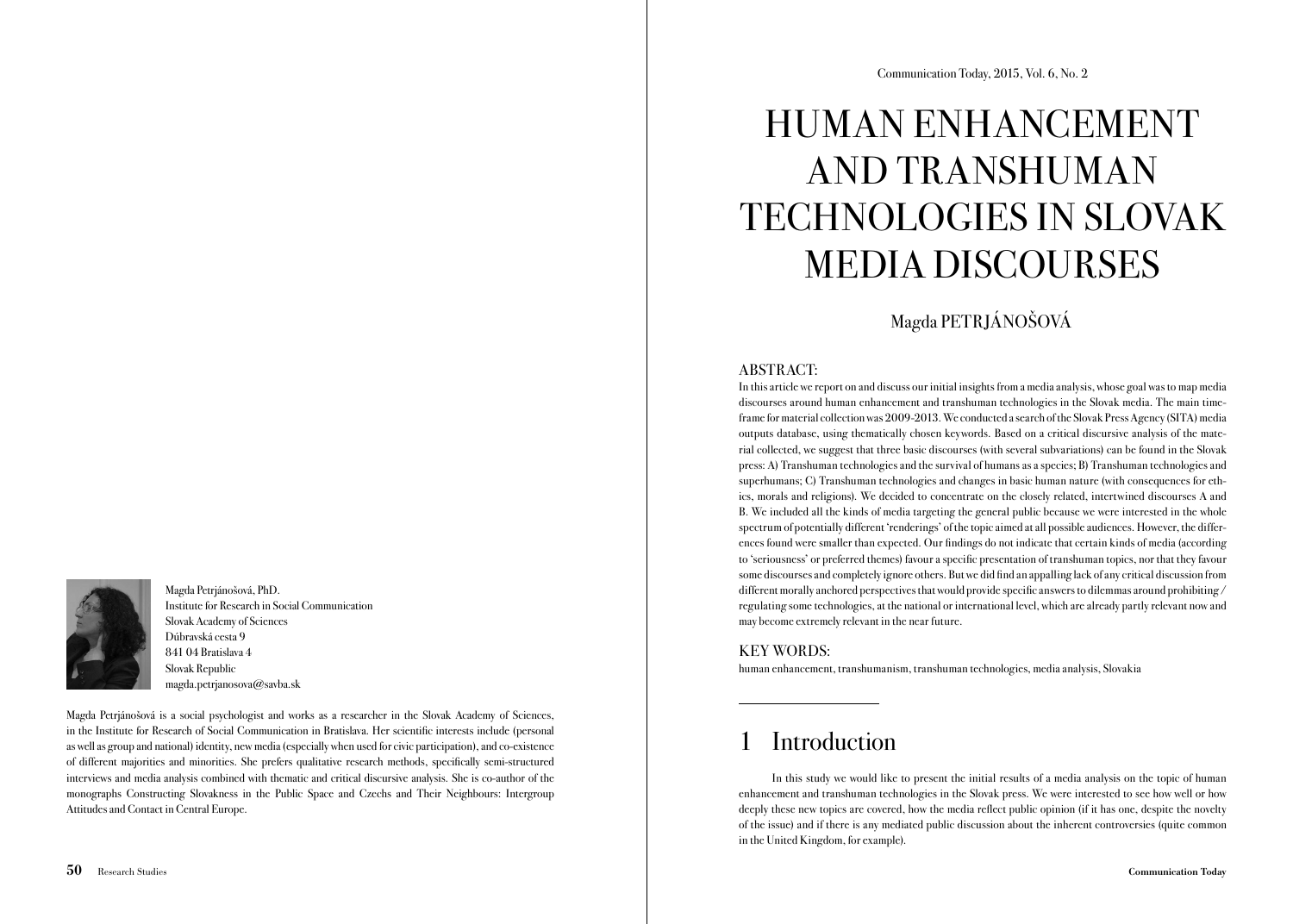We understand human enhancement to mean primarily biological enhancement (including genetic enhancement) and cyborgization,<sup>1</sup> possible on an increasing scale due to advances in nano-bio-info-cogno (NBIC) technologies. When they are used specifically to enhance human beings (and not, for instance, to produce synthetic bacteria) they are often called transhuman technologies – after an intellectual and philosophical movement that welcomes human enhancement with open arms and mind.<sup>2</sup>

For the Slovak philosopher Višňovský<sup>3</sup> transhumanism (along with antihumanism and neohumanism) is one of three forms of the more general concept of posthumanism. Transhumanists speak of transhumans (transhuman beings) in a posthumanist era, which they see as being entirely possible and even as a desirable alternative for the future of humankind.<sup>4</sup> But understandably articles in the press targeting the general public do not make these distinctions and use transhumanism and posthumanism as synonyms. This article is therefore concerned with human enhancement, transhuman technologies as well as posthumanism in the Slovak media.5

We included all the print media aimed at the general public.<sup>6</sup> The newspapers and magazines analysed can be classified into very different categories, according to their 'seriousness' or their tabloid character, according to their thematic orientation and also according to 'breadth' of the intended readership. For example, *Quark* is a monthly magazine (included in the analysis but not cited in this article) which has a particular focus on popularising (natural) science and is aimed at a fairly narrow target group – young people with an interest in science.  $\Delta t$  /  $\Delta t$  and  $\Delta t$  and  $\Delta t$ , a fortnightly magazine, cover politics/society and business respectively, and therefore have specialised audiences as well but these vary more in interests and age. The daily newspaper SME is seen by many as the only Slovak broadsheet style daily and thus has more of a well-educated readership. Moreover, it covers general topics, but the articles cited appeared in its special Saturday supplement which popularises science *(techSME)* using simple language and concepts but which is not read by all readers. By contrast, the weekly *Život* is a very popular magazine with the broadest and possibly not so well-educated audience and Brejk is a glossy monthly magazine for men.

In media as diverse as these we would of course expect differences in approaches to any specific topic. Moreover, human enhancement and transhuman technologies can be categorised as a scientific topic and as such appeal more to some kinds of media and audiences than others. However, we included all the newspapers and magazines because we were interested in the whole spectrum of potentially different 'renderings' of the topic, aimed at all possible audiences.

# 2 Media Analysis and Critical Discourse Analysis

Why would one wish to investigate the way in which a specific topic is portrayed in the media? Because journalism has the power to shape public discourse and thus greatly influence it – not only the way in which people see the world, but also the way in which they see their position in that world, the topics they think about, what they consider to be controversial and entirely normal or even incontestable.<sup>7</sup> But it would be very simplis-

6 And we did not include any scientific journals.

tic to think that the way something is portrayed in the media represents public opinion. The media are more of a discursive arena where personal opinions and attitudes are formed, not entirely independent of an evolving public discussion.8

Taking into account the undeniable commercial and power influence of the media, it is possible – through a media analysis – to gain quite a good insight into the topics that concern a particular society at a particular time, the perspectives that are usually adopted and the kind of world-picture that results from that. Moreover, it is possible to look at different – competing – 'treatments' of the same topic by different media, e.g. different newspapers or magazines often aimed at different target groups and influenced by different interests. Of course, it is even more interesting when the topic is controversial as is no doubt the case with human enhancement and also transhuman technologies in general. Such a critically oriented analysis of the perspectives taken (or omitted), the arguments applied (or left out) and the world-pictures offered (or glossed over/ignored) on a specific issue is typical of the critical discursive approach. Critical discourse analysis is discursive because of its special focus on language and the linguistic means used to build and maintain these different world-pictures, and it is critical because it holds a critical attitude on society and the way it operates, often trying to reveal concealed power issues and the hidden agendas of different social actors.9

# 3 Methodology

Originally we decided to map the period from  $1<sup>st</sup>$  January 2009 to  $31<sup>st</sup>$  December 2013, the five years prior to the time of material collection, but we also kept our eyes open for any later developments. The original intention was to monitor all media including radio and television, but since the topic was covered more in the print media and since we had previous very positive experience with researching the press we narrowed our focus accordingly. We used a very detailed and comprehensive database of media outputs produced by the Slovak Press Agency (SITA). A large number of keywords were used – any words, scientific or general, that might have something in common with NBIC technologies, both in Slovak and English because sometimes the English words are used for new concepts in Slovak texts (e.g. 'smart drugs' in English, 'chytré drogy' – the term 'smart drugs' translated into Slovak using the meaning of psychoactive drugs, 'chytrolieky' – 'smart drugs' translated into Slovak using the meaning of pharmaceutical drugs).10 In total approximately 300 articles were collected. We then looked for the main discourses loosely or more narrowly knitted around the topic of human enhancement. In this article we concentrate on those related to transhuman topics more closely.

# 4 Findings

#### 4.1 Human Enhancement in the Media

At the outset it is important to note that the topic of human enhancement has barely been covered in the Slovak media (in comparison to e.g. the British or even Czech media). This can partly be explained by the novelty of the topic, by the general impression that it does not directly concern people's lives in Slovakia (as compared to the countries from which the scientific breakthroughs are reported – e.g. the USA or China), and by the fact that it seems to be not a present-day issue (but to affect the distant or hypothetical future).

<sup>1</sup> SÝKORA, P., MATĚJKOVÁ, E.: Kognitívne vylepšovanie človeka, evolúcia a etika. In KELEMAN, J., KVASNIČK A, V., POSPÍCHAL, J. (eds.): Kognícia a umelý život XI. Opava : Slezská univerzita v Opavě, 2011, p. 255.

<sup>2</sup> Transhumanist FAQs, version 3.0. [online]. [2015-03-21]. Available at: <http://humanityplus.org/philosophy/transhumanist-faq/>.

<sup>3</sup> VIŠŇOVSKÝ, E.: Homo Biotechnologicus. In Human Affairs: Postdisciplinary Social Sciences & Humanities Quarterly, 2015, Vol. 25, No. 2, p. 230.

BOSTROM, N.: The Future of Humanity. In Berg OLSEN, J. K., SELINGER, E., RIIS, S. (eds.): New Waves in Philosophy of Technology. New York : Palgrave McMillan, 2009, p. 186.

<sup>5</sup> Originally we planned to map the existing public discussion around these new topics as part of the first phase of a research project on the philosophical and ethical dimensions of NBIC technologies when applied to human enhancement. Later, on discovering the almost total lack of discussion, we opted for an additional goal – to start and to encourage such a discussion. In order to do so, the Centre for Bioethics funded a Facebook group (Transhumanism – ethical problems with human enhancement) as well as a blog (http://bioetika.blog. sme.sk). We have not considered these outputs in this analysis; this article maps the situation before those were launched.

<sup>7</sup> RICHARDSON, J.: Analysing Newspapers: An Approach from Critical Discourse Analysis. London : Palgrave Macmillan, 2007.

TRIANDAFYLLIDOU, A.: Negotiating Nationhood in a Changing Europe: Views from the Press. Ceredigion, Wales and Washington, D.C. : Edwin Mellen Press, 2002.

See more details in: FAIRCLOUGH, N.: Critical Discourse Analysis: The Critical Study of Language. Boston : Addison Wesley, 1995; REISIGL, M., WODAK, R.: Discourse and Discrimination: Rhetorics of Racism and Antisemitism, London and New York : Routledge, 2000; ZÁBRODSKÁ, K., PETRJÁNOŠOVÁ, M.: Metody diskurzivní analýzy. In ČERMÁK, I., HYTYCH, R. (eds.): Kvalitativní analýza textů: čtyři přístupy. Brno : Masarykova univerzita, 2013, p. 105.

<sup>10</sup> For the findings discussed in this article, we used keywords mainly relating to human beings: genetic engineering, human cloning, cyborg, eugenics, Frankenstein, genetic doping, smart drugs, genetic manipulations, human enhancement, transhuman technologies, transhumanism, superhuman, and posthumanism.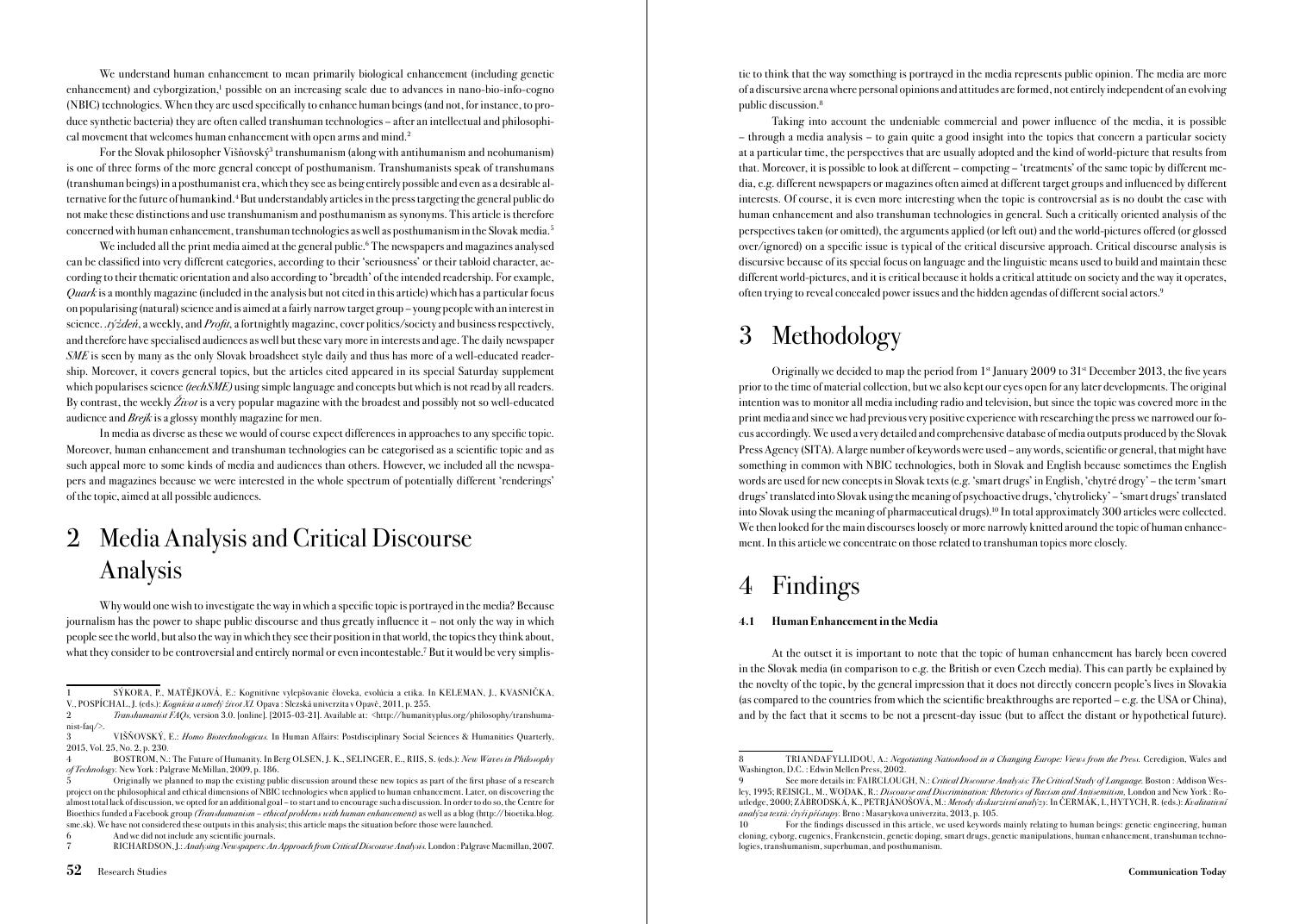A chronological comparison shows a small increase in numbers towards the end of the period investigated. There was only sporadic and isolated coverage on television or radio, whilst the vast majority was found in the print media, and more frequently in weeklies and monthlies (two thirds) than in the dailies (one third). This could suggest a trend where relatively complicated and unknown topics are covered rather in the weeklies and monthlies where articles tend to be longer and the additional space can be used to provide more thorough explanation. The articles were much more commonly found in some print media, e.g. in the magazines Quark (monthly), Profit (fortnightly) and Trend (weekly), and in the daily newspapers Pravda and SME than in others. Most often the articles in a particular kind of media are produced by the same journalists over a period of several years, mainly by those responsible for science, information technologies, etc.

There were not enough articles for us to identify any clear long-term trend, such as could be e.g. a more frequent simplified approach at the beginning of the investigated time period and a more frequent in-depth approach in the articles five years later, or an initial uncritical welcoming of the opportunities offered by transhuman technologies and a more critical stance later. The most critical article of all those collected (not discussed further in this text) was from the final year of the chosen time period, but it cannot be said that the discourse evolved more towards a critical perspective.

The fact that almost all the articles about human enhancement or about NBIC technologies provided definitions and explanations for a number of terms we interpret as a sign that the topic is both new and rare. It seems that there is an assumption that the reader will not be familiar with the topic but is likely to be interested in it. The most scientific terms were used in the longer texts, typically in interviews with experts – repeatedly with the Slovak futurologist Ivan Klinec, or towards the end of our time-frame with the bioethicist Peter Sýkora, head of the mentioned research project.

The topic, or at least some of the keywords e.g. 'nanotechnologies', are evidently sufficiently interesting and in vogue for them to have be referred to in the titles of the texts (to motivate further reading). Sometimes the keyword is used very broadly and the concept does not play any real role in the text (e.g. the title "The Ancient Romans used nanotechnologies"<sup>11</sup>). In other cases, the words or phrases are used only as a very general background, e.g. as the introductory sentence to an article about the specific nature of our times and has no real role elsewhere in the text (e.g. the classic introduction "we live in a century of genetic manipulations...").

#### 4.2 Main Discourses around Transhuman Technologies and Human Enhancement

We were able to identify these three main discourses around transhuman technologies and human enhancement and their more specific subvariations:

- A. Transhuman technologies and the survival of humans as a species
- A1) Transhuman technologies will help the human species to survive (e.g. by solving current environmental problems)
- A2) Transhuman technologies will help humans survive, but only a handful of chosen ones
- A3) Transhuman technologies may cause the extinction of the human species;
- B. Transhuman technologies and superhumans
- B1) Transhumanism will allow for human enhancement in all areas and create superhumans
- B2) Technologically enhanced human, Primo Transhuman;
- C. Transhuman technologies and changes to basic human nature (with consequences for ethics, morals and religions)
- $C1$ ) We must ascertain the negative effects of all technologies, including transhuman ones
- $C<sub>2</sub>$ ) Transhumanism is changing the fundamental nature of human beings (and may be a substantial threat)

C3) Transhuman technologies must be strictly regulated

C4) Transhuman technologies should neither be prohibited nor strictly regulated.

In this article we concentrate on the closely intertwined discourses A and B in more detail. Discourse C is both more independent and so extensive that it makes more sense to elaborate on it in a separate article.<sup>12</sup>

Our findings do not indicate that certain kinds of media prefer some discourses. Rather, we found that sometimes the same article would refer to several discourses, even if they were sometimes quite contradictory, for example in an attempt to explain positions for and against transhumanism in a neutral fashion.<sup>13</sup>

Since the longest and most in-depth texts are, as a rule, interviews (with the Slovak futurologist Ivan Klinec or in the last year of research with the bioethicist Peter Sýkora), journalists tend to skim over a lot of topics, touching on them only briefly, often in the context of rather fantastical future technological developments. The overall tone is optimistic, techno-optimistic and above all often one-sided. Thus the readers learn that there is a real possibility that cyborgs will be manufactured in the near future, but the risks and ethical complications are not mentioned in the text and readers learn about these rather from sci-fi films and books. On the other hand, we did not find any articles that were one-sidedly techno-pessimistic.

#### A Transhuman Technologies and the Survival of Humans as a Species

### A1) Transhuman Technologies Will Help the Human Species to Survive (e.g. by Solving Current Environmental Problems)

In the framework of this discourse specific models of human survival are mainly based around the logic that transhuman technologies will first of all enable human enhancement to take place and then these enhanced humans will somehow solve the crisis. An example of this kind of argumentation is used in the following extract from an interview with Ivan Klinec, introduced as the "boss of Slovak futurologists". Thus, despite this title sounding very unofficial, the author defines Klinec as an authority or expert on questions concerning future trends. The interview starts with prognoses on ways of life in 2060, goes through catastrophic scenarios about the end of civilisation and the role of futurology in creating any positive potential future scenarios, until it comes to "modern technologies", which are described as "a chance to overcome the new crises".

#### Extract No. 1: There will come a time when humans are transformed using modern technologies

(...) we can see that the climate is changing and in the long-term the question is not what is the cause of these changes but how can we stop the destruction? According to several futurologists, e.g. Dennis Meadows, we have already crossed a line and there is no way of stopping the change. But perhaps we can still decrease it and also adapt to the new environment so we can survive in it. On this basis E. Kahn created long-term scenarios for the next two hundred years. Among them is a green alternative that sees something like a "green technocracy" emerging on Earth that will guide human beings. Another possibility is expansion and the colonisation of space. But that will not solve this situation in the near future. We can't just pick up our things like that and move to other planets.

#### - So what can help us to survive?

- So-called transhuman technologies. Transhumanism is a part of futurology, a futurologist-philosophical concept that includes all technologies like nanotechnologies, biotechnologies, virtual reality, super-intelligence, genetics or cloning technologies. This will be a big wave that will probably come right after the end of the crisis. There will come a time when humans are transformed using modern technologies. Advanced, widely accessible technologies will help to eliminate aging and will expand people's intellectual, physical and psychological capa-

<sup>11</sup> PROKOPČÁK, T.: Antickí Rimania používali nanotechnológie. Released 2<sup>nd</sup> September 2013. [online]. [2014-10-20] Available at: <http://tech.sme.sk/c/6920533/anticki-rimania-pouzivali-nanotechnologie.html>.

<sup>12</sup> PETRJÁNOŠOVÁ, M.: *Transhuman Technologies and Consequences for Ethics, Morals and Religions.* In press.<br>13 The best example for that is an older article – BELLA T: *Coskoro v obchodoch: Clovek, verzia* 2.0. Released 28

The best example for that is an older article – BELLA, T.: Coskoro v obchodoch: Clovek, verzia 2.0. Released 28th June 2006. [online]. [2014-10-20]. Available at: < http://tech.sme.sk/c/2783086/coskoro-v-obchodoch-clovek-verzia-20.html>.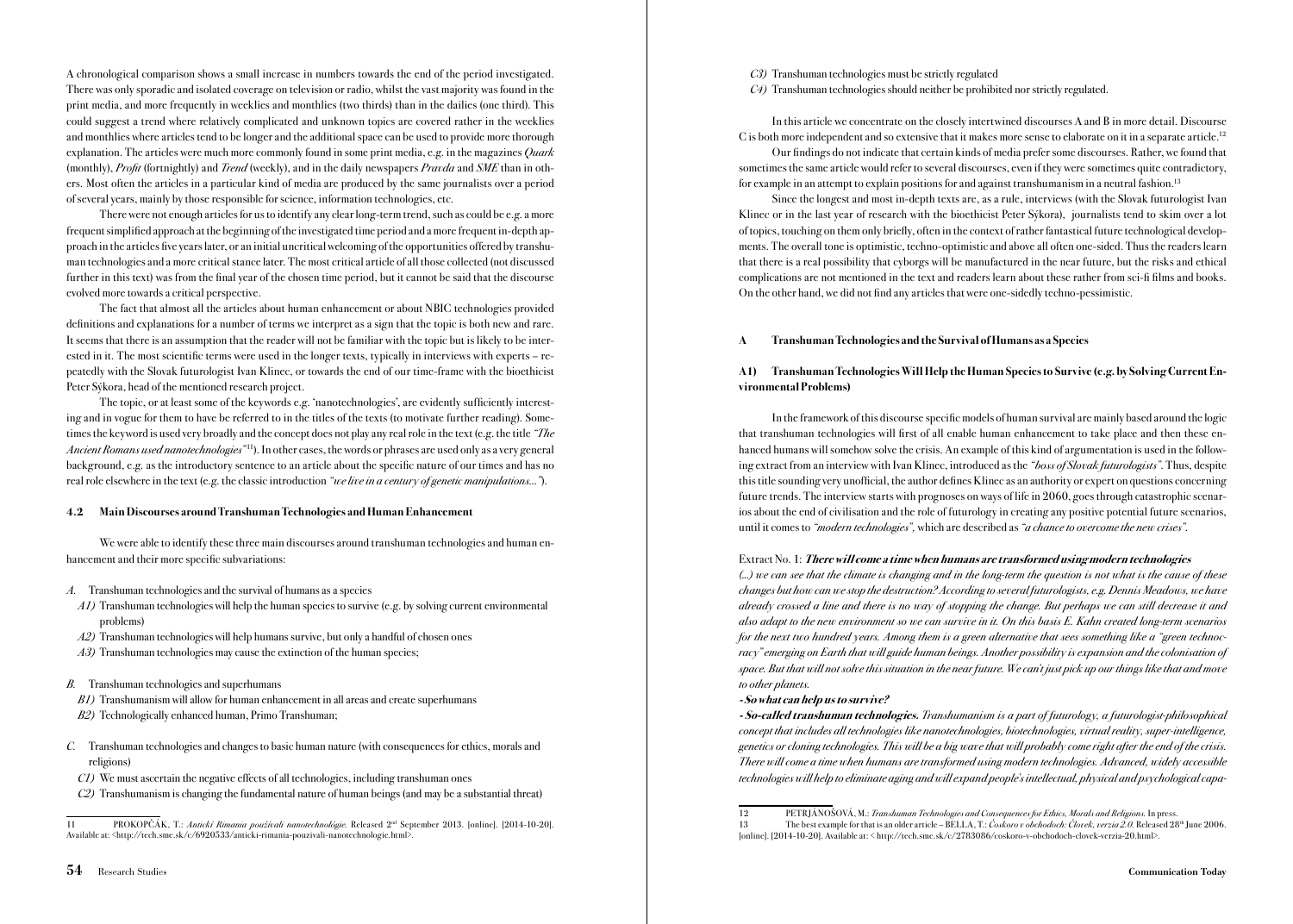bilities. In this coming age of collective wisdom we will have a chance to overcome the new crises". [...] Source: Futurology is not just a crystal ball reading,  $4<sup>th</sup>$  September 2010, monthly Profit<sup>14</sup> (translated by the author of this article as are all the other extracts)

Generally the catch-all phrase used most often in the press was *NBIC technologies*, but in this text the more specific terms of *transhuman technologies* and *transhumanism* are used in a similar sense. As mentioned before, transhumanism is most often defined explicitly, as if the author was seeking to bring his/her readers something very new and not yet widely- known. Here, transhuman technologies are understood as something purely positive, since they are described as *advanced* and *widely accessible* and their role is to "*help to eliminate aging and will help* expand people's intellectual, physical and psychological capabilities" that will then be able to solve environmental problems and any other problems threatening humankind. In this positive light the futurologist does not introduce any of the potential moral or other problems that other discourses sometimes concentrate on (see discourse C), he only relatively briefly defines the enormous role transhuman technologies will play in human survival.

It is also interesting to see how the author constructs the time-frame when he says that they will be a realistic solution to problems humans will face in the "foreseeable future" and not simply in the far off future, unlike e.g. the colonisation of space.

Among other things he underlines that these technologies will be "widely accessible", which corresponds to attitudes held by advocates of "democratic transhumanism" – new technologies have great potential to improve human lives, but it is extremely important that they are governed democratically and made accessible to all, not just to some, e.g. the rich.15 Democratic transhumanism is sometimes seen as the third way, a compromise between the techno-pessimism that would preventively prohibit all emergent technologies and the enthusiastic techno-optimism that would instead allow them all to exist without regulation.16

#### A2) Transhuman Technologies Will Help Humans Survive, but Only a Handful of Chosen Ones

A subvariation of this topic is such a thematization of transhuman and sometimes all NBIC technologies where they are understood as being capable of solving human problems (especially overpopulation), as being truly efficient and accessible, but intended only for a chosen section of the population while the rest would simply be sacrificed. This appears for example in an article in the popular weekly Zivot [Life] about a (then) new book by Dan Brown called *Inferno*. Less than one tenth of the article deals with transhumanism (as defined by the article), while the rest is about the book and upcoming film, but the short description is shocking enough for readers to remember:

#### Extract No. 2: Transhumanism shocks

(...) Of course, the century-old quote [from Dante's Hell] has been updated for our time and reflects contemporary problems. It introduces a term that is shocking at first – transhumanism. (…) There are too many of us; population growth has created an enormous threat. The basis of this new philosophy is, put simply, that human kind has to sacrifice part of the population in order to survive. To achieve this, genetic manipulation and bioterrorism will be used. A truly weighty topic for a fictional book!

Source: Dan Brown scores again: His new book is an instant bestseller!,  $21<sup>st</sup>$  August  $2013$ , weekly  $\check{Z}$ ivot<sup>17</sup>

The article does not openly say that the use of *genetic manipulation and bioterrorism* to *sacrifice part* of the population is an exhaustive definition of transhumanism. On the contrary, the author introduces this explanation carefully with the words "*put simply*", but from the description of the book it is clear that this is one of the basic ideas of "this new philosophy". Dan Brown's Inferno published in 2013, as the "primary text" the article is referring to, is based on a topic quite common in many conspiracy theories – the misuse of the latest technologies against an unsuspecting population. These theories play on fears of the possible misuse of technological advances. This fear is an important element of unequivocal attitudes against transhumanism, as is shown in the third subvariation of this discourse.

#### A3) Transhuman Technologies May Cause the Extinction of the Human Species

An example of an article referencing this discourse is one that cites a well-known statement by Slovenian philosopher Slavoj Žižek<sup>18</sup> about the "four forms of the apocalyptism today: Christian fundamentalism, new age spiritualism, techno-digital posthumanism and secular ecologism" (The most dangerous philosopher in the West).<sup>19</sup> The cited philosopher is not concerned specifically with transhuman technologies, but his term "techno-digital posthumanism" clearly embraces them. The author of the article on the other hand does not elaborate on Žižek's statement in any detail and readers do not learn that the philosopher was writing about the end of humankind as we know it today and not about its physical extinction. Žižek's own thematization fits better under discourse B – he thinks that posthumanism is dangerous because of its potential to change humans into an evolutionary different species, a vision he does not welcome.

#### B Transhuman Technologies and Superhumans

#### B1) Transhumanism Will Enable Human Enhancement in All Areas and Create Superhumans

This discourse is a techno-optimistic variation and is similar in part to discourse A1 (Transhuman technologies will help the human species to survive). But discourse A1 highlights other aspects – the fate of humanity as a whole and the menace of environmental and other problems that humans will be able to solve because they themselves will have been enhanced/augmented by transhuman technologies. In this discourse the emphasis is not placed on the problems to be solved but simply on the benefits of transhuman technologies and the broadening of all possible capabilities (intellectual, physical and psychological). It does not operate on the level of humankind but rather on the level of the individual. The argumentation is often built around the concept of "overcoming limits". This concept evokes arbitrary given limits (by someone or something) that humans no longer have to accept but can overcome, using technological advances, and then become free. A special subtopic is immortality (especially in the version of "uploading" the human mind onto a computer, either in a robotic body or on the internet) or at least a significant prolongation of the human life span – initial estimates are often of 150 years. In this subvariation, there is no discussion of any potential ethical problems that might be associated with such enhancements,<sup>20</sup> for example whether the enhancements would be accessible to all or just to the rich or to a differently defined subgroup; just the potential gains are emphasised. As an example we can cite an extract from another interview, again with the most cited authority on such questions, the futurologist Ivan Klinec.

#### Extract No. 3: Men could become practically immortal

(...) \* The 19th century was the century of new discoveries. The  $20<sup>th</sup>$  century was about refining them. What will the  $21<sup>st</sup>$  century be like in terms of technologies?

 \* There is talk of a century of transhuman technologies. Transhumanism is a futurological concept, including all the new technologies like nanotechnologies, biotechnologies, gene technologies, cloning

<sup>14</sup> JURINA, L.: Futurológia nie je len veštenie z gule. Released 4th September 2010. [online]. [2014-10-20]. Available at: <http:// profit.etrend.sk/dennik/futurologia-nie-je-len-vestenie-z-gule.html>.

<sup>15</sup> HUGHES, J.: Citizen Cyborg: Why Democratic Societies Must Respond To The Redesigned Human Of The Future. New York : BasicBooks, 2004.

<sup>16</sup> BOSTROM, N.: A History of Transhumanist Thought. In Journal of Evolution and Technology, 2005, Vol. 14, No. 1, p. 1.<br>17 MACHÁČKOVÁ, M.: *Dan Brown opäť boduje: Nový román sa okamžite stal bestsellerom!* Released 21<sup>st</sup>

MACHÁČKOVÁ, M.: Dan Brown opäť boduje: Nový román sa okamžite stal bestsellerom! Released 21<sup>st</sup> August 2013 [online]. [2014-10-20]. Available at: <http://zivot.cas.sk/clanok/14492/dan-brown-opat-boduje-novy-roman-sa-okamzite-stal-bestsellerom >.

<sup>18</sup> ŽIŽEK, S.: First as Tragedy, Then as Farce. New York, London : Verso Books, 2009.

<sup>19</sup> PEHE, J.: Najnebezpečnejší filozof Západu. Released 17th July 2011. [online]. [2014-10-20]. Available at: <http://www.tyzden.sk/casopis/9305/najnebezpecnejsi-filozof-zapadu/>.

<sup>20</sup> For a contrary view, see VIŠŇOVSKÝ, E.: Homo Biotechnologicus. In Human Affairs: Postdisciplinary Social Sciences & Humanities Quarterly, 2015, Vol. 25, No. 2, p. 230.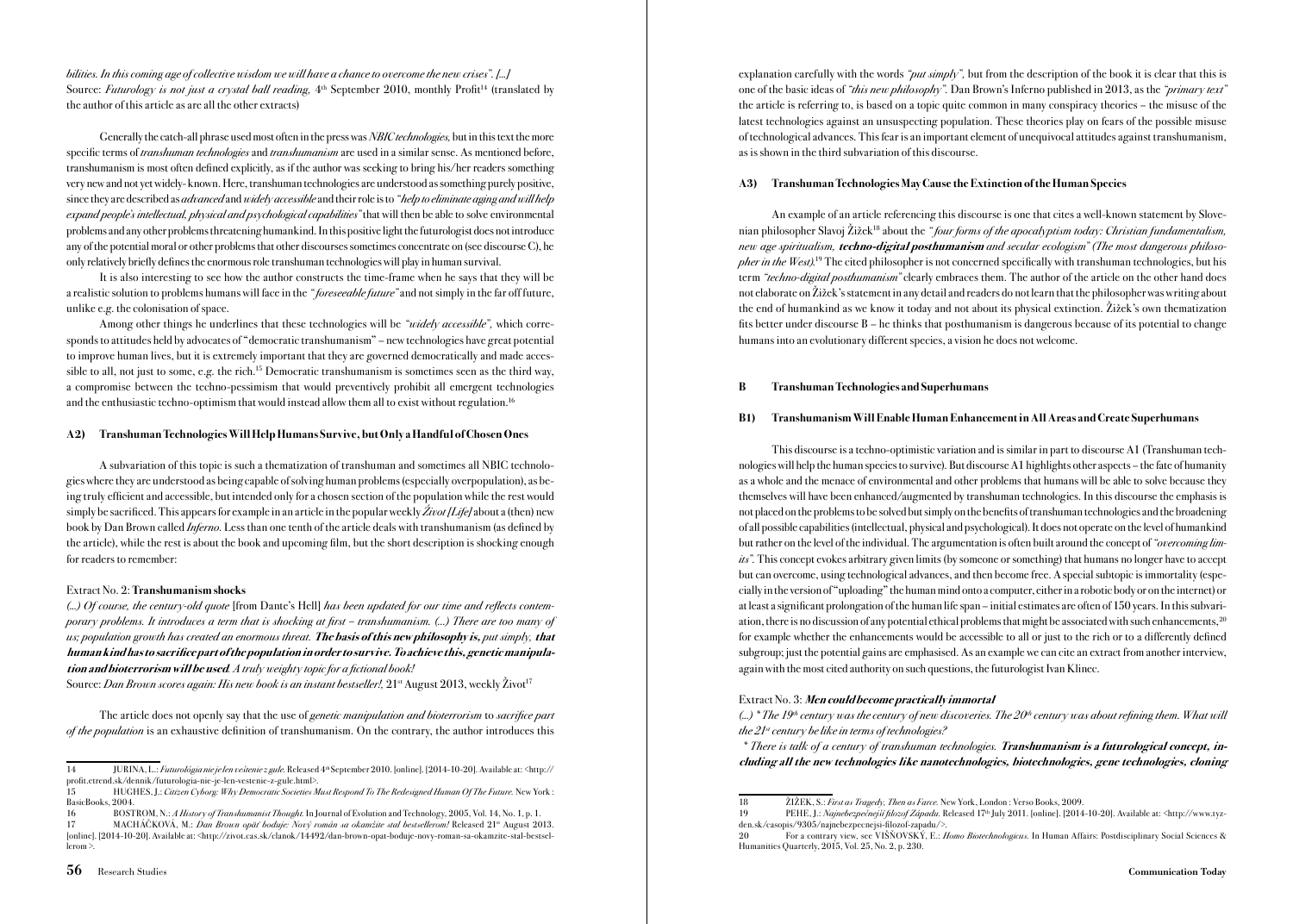### technologies, and others. It is about the enhancement of human beings using modern technologies and the potential to overcome their current physical limitations.

\* What "superhuman" capabilities, impossible today, can you imagine?

\* Even before the year 2030 we will most likely be able to " download" our brain onto a computer. This is what the transhumant concept "uploading" refers to.

### \* That would mean...

\* Men could become practically immortal. There is an Immortality Institute [in English in original], where they deal with such issues quite seriously. Initially, they reckon a human life will last for 150 years and more. (...) Source: Teleporting into the future,  $29<sup>th</sup>$  November 2010, monthly Brejk<sup>21</sup>

In this article, we can again see that the terminology is defined as if the author was counting on the term transhumanism being unfamiliar to his readers. It seems that this unfamiliarity with transhumanism has not changed over time – the authors of texts a few years older than this one, as well as more recent ones still feel the need to define the term clearly. The authority in the field cited here – a scientist, a futurologist – defines transhumanism in terms of its goal: "it is about the enhancement of human beings using modern technologies and the potential to overcome their current physical limitations". The title of the article, "Teleporting into the future", suggests that the themes mentioned in it are not issues of today but are rather an excursion into an unspecified future; nonetheless, the responses given by the futurologist are often formulated in the present tense (they deal with such issues, they reckon a human life will last 150 years, transhumanism is about). When he speaks about the future explicitly, he refers not to the distant future but just twenty years on (from the time of the article) around 2030. The journalist relies on the futurologist's authority and the futurologist, when speaking about the most controversial subject in the article – immortality (it is still easier to imagine a robotic arm or an artificial eye than human immortality) – falls back on the authority of an external (semi-research) institution, the Immortality Institute. This mention of a (more or less)<sup>22</sup> scientific institution that deals with the subject of immortality gives it the 'stamp of approval' of science and seriousness.

### B2) Technologically Enhanced Human, Primo Transhuman

This discursive subvariation is concerned specifically with the idea of a technologically enhanced human, including his/her features, traits and capabilities, and with the way in which this could be achieved, and introduces a completely new term  $-Primo$  Transhuman. Again, this is of the techno-optimistic variety. The potential of the technologies is highlighted, rather than any ethical problems, e.g. the possible conflict (between unenhanced and enhanced humans) that is a common theme in deeper philosophical-ethical approaches to this subject.23 But (in Slovakia and at this time) these remain on the level of scientific discourse and do not penetrate into popularised media discourses. The following extract from another interview with the futurologist, Ivan Klinec, is an example of the Primo Transhuman discourse. As can be seen, the discourses are not bound to a single author or expert, but people (cited experts as well as journalists) use them to make their point, to highlight the aspect they wish and to 'background' what they do not want to call attention to. As we mentioned before, within our time-frame (2009-2013), the most cited authority on this new subject – everything related to transhumanism, NBIC technologies and human enhancement – is Ivan Klinec, and it is often he who introduces the Slovak readership/audience to new discourses and topics. Many themes are raised but then mentioned only briefly in the context of these not very serious, superficial articles. This is also the case with this extract. In the magazine interview that fills three large pages of print and which skips from topic to topic, the idea of Primo Transhuman and other "new people" is introduced via four short questions and answers. Immediately before this short section the journalist and the futurologist discuss the prognoses

The Immortality Institute is clearly much less of a scientific institution than e.g. a good university, but the name sounds good and could be convincing enough for the general reader who does not check online immediately.<br>
23 See e v WIKLER D: Paternalism in the Ave of Covaritive Enhancement: Do

for economic crises associated with enormous population movements, and then immediately switch to the possible forthcoming end of the world in 2012 (the article is from the end of 2011):

### Extract No. 4: Primo Posthuman

(...)\* One hot topic concerns humanoids. In a few years, will there be **technologically enhanced people** among us?

\* For example Chair of the World Transhuman Association Humanity, futurologist and artist Natasha Vita More has done a great deal of work on such scenarios. She was the one who thought up the concept and name of a technologically enhanced person: Primo Posthuman.

\* Which human modifications will come first?

\*The first ones are mobile phones, iPhones, tablets... This is the age of connecting human beings to technology and extending their capacities.

\* And what about human beings made of other materials indistinguishable from real people? Is that a real possibility, and could you at least roughly guess when?

\* That will be a reality in the relatively near future. But there are institutional obstacles. It is very difficult to do something like that with the old fashioned health-care system we have here in Slovakia and in many other countries.

\* Development of robots is alive and is coming forth especially in Asia. But that will probably be slowed down by the economic crisis. Is there any chance it will speed up?

\* Robot development will be speeded up by the crisis and will speed up even more after the crisis. At this point, according to recent estimates, there are more than eight and a half million functioning robots. More than there are inhabitants of Slovakia (...)

Source: We won't be the last civilisation,  $21^{st}$  November 2011, monthly Brejk<sup>24</sup>

In the introductory question of this extract, technologically enhanced people are categorised as "humanoids" which sounds a little bit like a term from a work of science fiction, from the books of A.C. Clarke or I. Asimov. But these authors are in fact renowned futurologist visionaries, especially on the subject of the human future, intelligent robots and potential conflicts between robots and people. In their books, robots are depicted as sometimes being indistinguishable from people in looks, but as still having mechanical parts, and as being a different species from people. The only human or superhuman aspect is their intelligence. At the time when these authors were writing, almost nobody was thinking about "connecting human beings to technology", cyborgs or chips, etc., concepts that are so commonplace and real today.

Again, locating technologically enhanced people in time and space is very interesting. The futurologist places them in the immediate future *(in a few years, in the relatively near future)* and also his suggestions about what is already happening now are troubling. For example, he answers the question about which modification will come first (in the future) using the present tense, saying that mobile phones, iPhones and tablets (already a common part of the everyday lives of many people) are the first modification (now). But in terms of space, he evokes a much greater distance both in a direct and indirect sense. The futurologist Natasha Vita More has a name that tells readers she is from a far-away country (and it also sounds like an adopted name); when speaking about the development of robots he mentions specifically Asia; and when discussing the manufacture of "human beings made of other materials, indistinguishable from real people" (we can guess he means humanoid robots), the futurologist clearly says that this is not possible in a country with such an old fashioned health-care system as Slovakia.

There is an interesting moment when the journalist asks him about these new beings, clearly of a manufactured origin, but calls them *people*, and introduces the subject of distinguishing them from *real people*. When something is not real, it is usually only a cheap simulacrum, often meant to deceive and to stand in for the real substance. This choice of linguistic means raises questions about the value of these "manufactured non-real people".

<sup>21</sup> HORVÁTH, A., KLINEC, I.: *Teleportom do budúcnosti*. In Brejk: časopis nielen pre mužov, 2010, Vol. 8, No. 12, p. 26.<br>22 The *Immortality Institute* is clearly much less of a scientific institution than e.g. a good univ

<sup>23</sup> See e.g. WIKLER, D.: Paternalism in the Age of Cognitive Enhancement: Do Civil Liberties Presuppose Roughly Equal Mental Ability? In SAVULESCU, J., BOSTROM, N. (eds.): *Human Enhancement.* Oxford : Oxford University Press, 2009, p. 341.

<sup>24</sup> POTANČOK, A., RECKÝ, J.: Nebudeme posledná civilizácia. Released 21<sup>st</sup> November 2011. [online]. [2014-10-20]. Available at: <http://www.akademickyrepozitar.sk/sk/repozitar/nebudeme-posledna-civilizacia.pdf>.